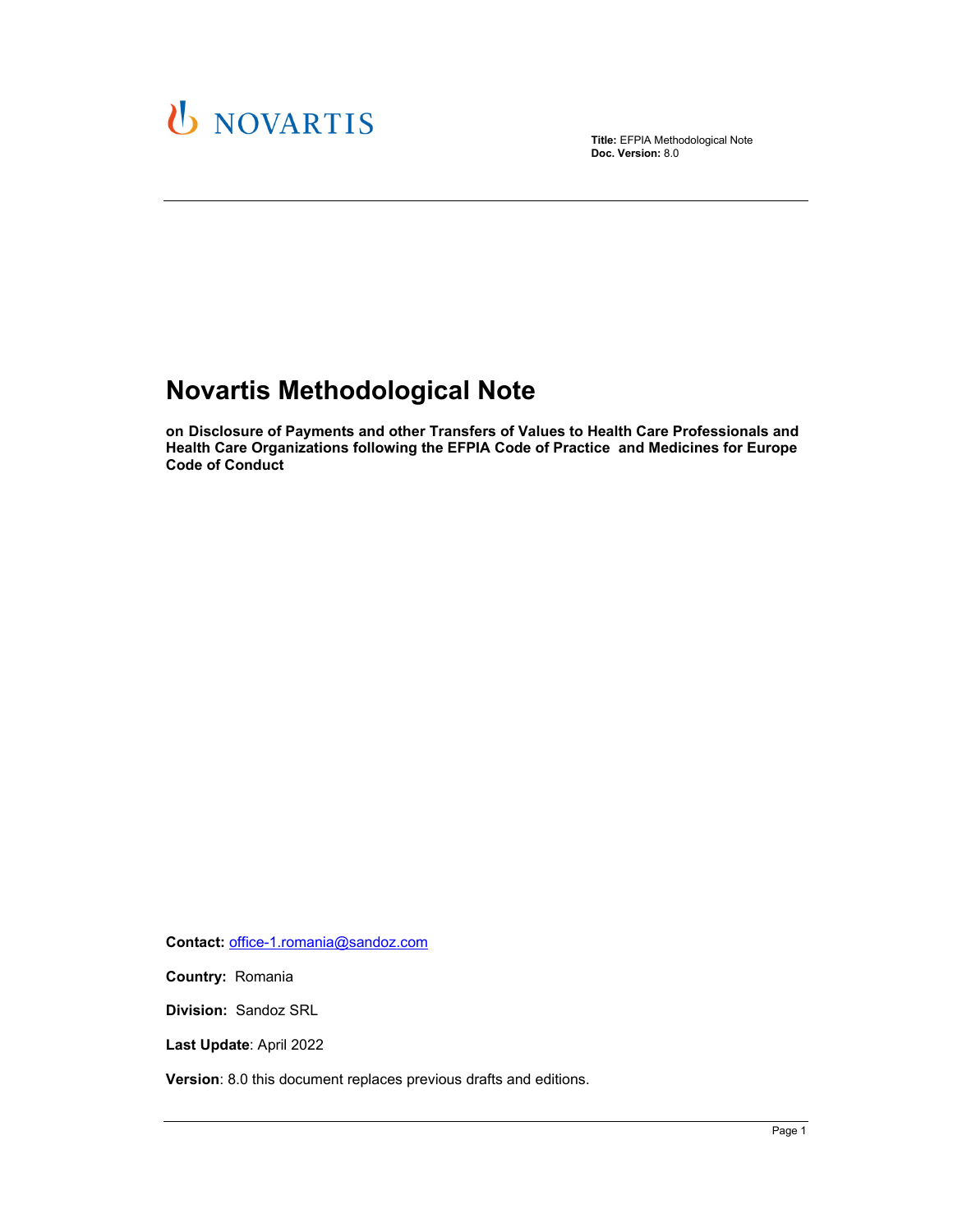# U NOVARTIS

#### **Table of Contents**

| 1. |                                                                                       |  |
|----|---------------------------------------------------------------------------------------|--|
| 2. |                                                                                       |  |
| 3. |                                                                                       |  |
| 4. |                                                                                       |  |
| 5. | Novartis' Disclosure Recognition Methodology and Related Business Decisions 5         |  |
|    | 5.1                                                                                   |  |
|    | 5.2                                                                                   |  |
|    | 5.3                                                                                   |  |
|    |                                                                                       |  |
|    |                                                                                       |  |
|    | 5.3.2.1 Transfer of Values Related to Contribution to Costs of Events - Sponsorship   |  |
|    | 5.3.2.2 Transfer of Values Related to Contribution to Costs of Events - Registration  |  |
|    | 5.3.2.3 Transfer of Values Related to Contribution to Costs of Events - Travel &      |  |
|    | 5.3.3 Transfer of Values Related to Contribution to Fees for Service and Consultancy9 |  |
|    | 5.3.3.1 Transfer of Values related to Contribution to Fees for Service and            |  |
|    | 5.3.3.2 Transfer of Values related to Contribution to Fees for Service and            |  |
|    |                                                                                       |  |
| 6. | Measures Taken to Ensure Compliance with Data Privacy Requirements 11                 |  |
|    | Safeguarding Measures to Address Lawful Collection, Processing and Transfer of<br>6.1 |  |
|    | 6.2                                                                                   |  |
| 7. |                                                                                       |  |
| 8. |                                                                                       |  |
| 9. |                                                                                       |  |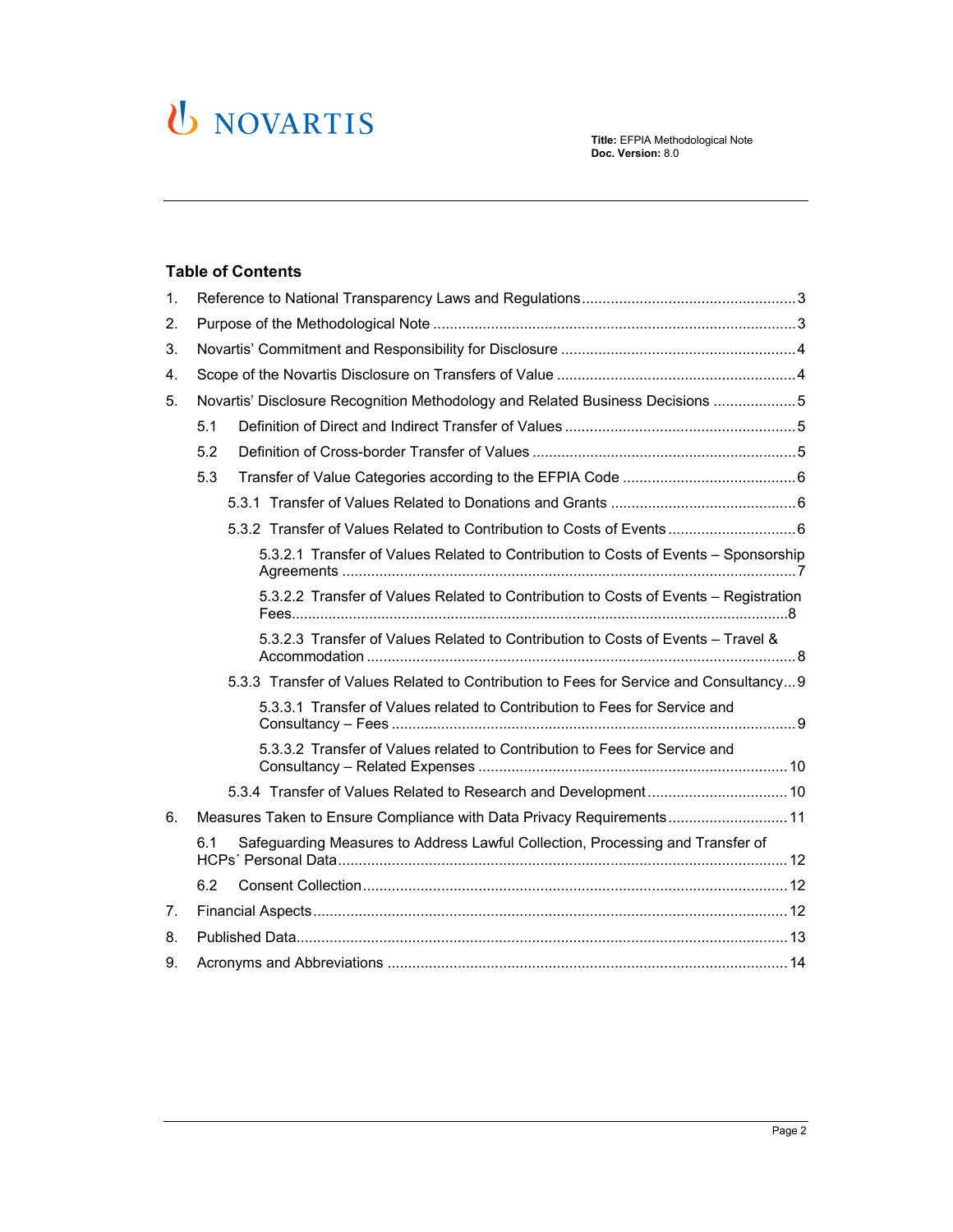# **1. Reference to National Transparency Laws and Regulations**

Novartis divisions support laws and regulations that promote transparency around relationships between healthcare companies, Healthcare Professionals (HCPs) and Healthcare Organizations (HCOs) associated with Transfers of Value (ToVs)<sup>1</sup> related to prescription-only medicines by establishing a single, consistent transparency standard in Europe for disclosing ToVs across its divisions and European countries, by following the EFPIA transparency requirements and requirements set in local transparency laws.

As a Novartis division in Romania Sandoz SRL complies with the obligation to collect, disclose and report ToVs related to prescription-only medicines to HCPs/HCOs in accordance with the:

- *EFPIA Code of Practice2*

l

- *National transparency laws* Law 95/ 2006 Reform in the Romanian Healthcare system
- Medicines for Europe Code of Conduct Transparency Rules and Requirements  $(ch.7)$ 3

In addition, Sandoz SRL is also disclosing ToVs related to OTC medicines, food supplements and medical devices.

Sandoz SRL has developed HCP/HCO unique identifiers to ensure that the identity of the HCP/HCO benefitting from the ToVs is clearly distinguishable for each Novartis affiliate.

## **2. Purpose of the Methodological Note**

This document is intended to serve as supporting documentation for the 2021 Sandoz SRL Disclosure Report. Sandoz SRL's position is based on the interpretation of the current version of the EFPIA Code aligned with local transparency laws and locally transposed EFPIA /Medicine for Europe disclosure code where applicable.

The Methodological Note summarizes the disclosure recognition methodologies and business decisions as well as country specific considerations applied by Sandoz SRL in order to identify, collect and report ToVs for each disclosure category as described in Section 23.05 of the EFPIA Code.

<sup>1</sup> A definition on the terms "HCP/HCO" and "ToVs" is provided in chapter 9 of this document.

<sup>2</sup> The 2019 EFPIA Code of Practice (in short: EFPIA Code) states in Section 23.05 *(Methodology)* that "e*ach Member Company must publish a note summarizing the methodologies used by it in preparing the disclosures and identifying Transfers of Value for each category described in Section 23.05. The note, including a general summary and/or country specific considerations, must describe the recognition methodologies applied, and should include the treatment of multi-year contracts, VAT and other tax aspects, currency aspects and other issues related to the timing and amount of Transfers of Value for purposes of this Code, as applicable*".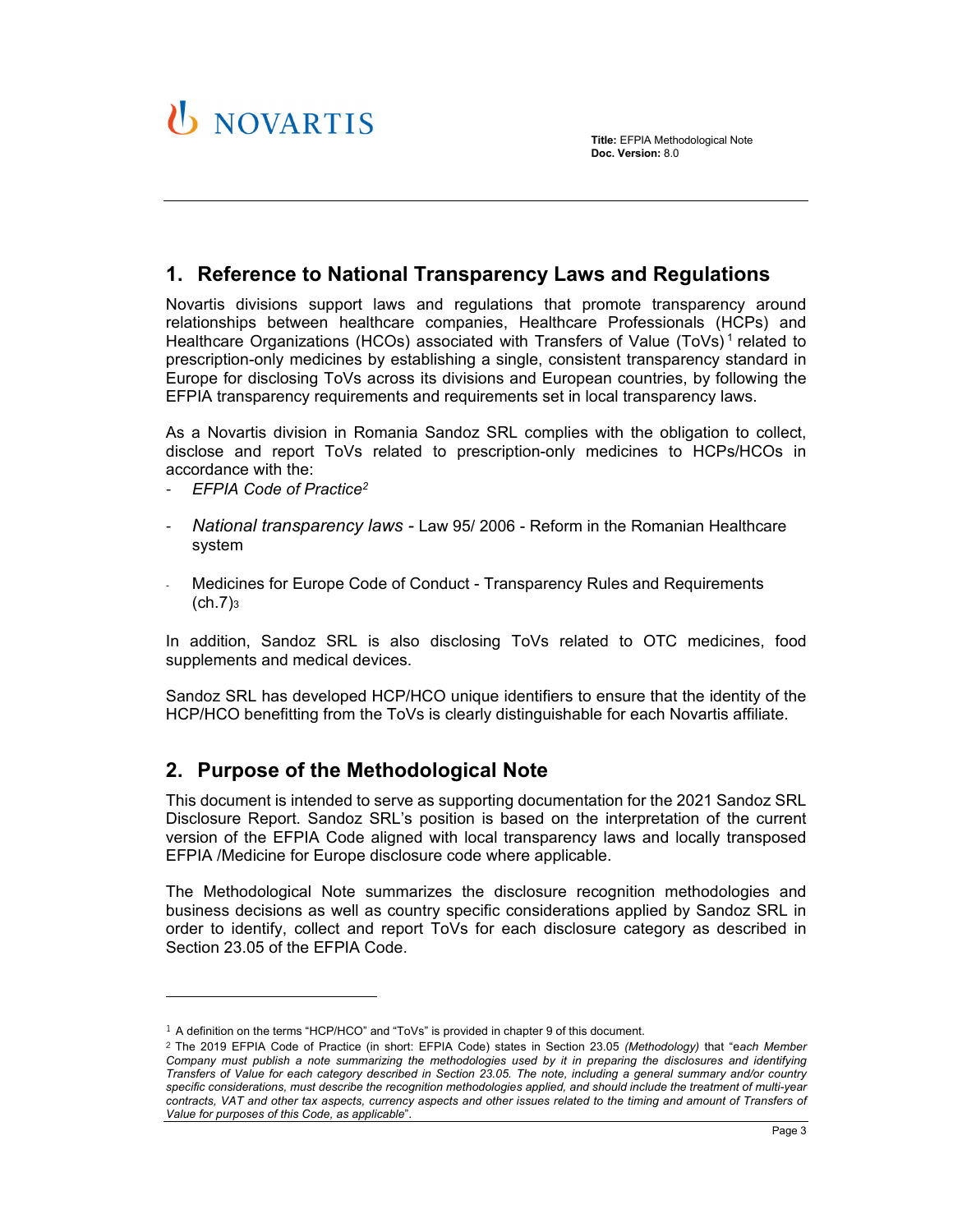# **3. Novartis' Commitment and Responsibility for Disclosure**

Novartis divisions support laws and regulations that promote transparency around relationships between healthcare companies and HCPs/HCOs associated with ToVs related to prescription-only medicines, OTC medicines, food supplements and medical devices.

Novartis divisions establishes a single, consistent transparency standard for disclosing ToVs in all EFPIA and Medicines for Europe countries.

# **4. Scope of the Novartis Disclosure on Transfers of Value**

This 2021 Sandoz SRL Disclosure Report is following the disclosure standards pursuant to the local transposition of EFPIA Code and national transparency laws/regulations and the Medicines for Europe Code of Conduct. Subject to this disclosure report are all direct or indirect ToVs related to prescription-only medicines, OTC medicines, food supplements and medical devices disclosed by Sandoz SRL to or for the benefit of a Recipient made by any Novartis affiliate as described in Article 23 of the EFPIA Code. Further details on the disclosure scope will be provided in chapter 4 of this document.

The legal definition of 'prescription-only medicine' is pursuant to the reference to corresponding definition in local pharmaceutical regulation. ToVs related to a group of products that includes prescription-only medicines (e.g. combination products/diagnostics and medicinal products) are reported in total following the disclosure requirements of the EFPIA Code.

In summary:

**U** NOVARTIS

The 2021 Sandoz SRL EFPIA Disclosure Report covers direct and indirect ToVs, payments, in kind or otherwise, made to HCPs/HCOs in connection with the development and sale of prescription-only medicinal products, OTC medicines, food supplements and medical devices exclusively for human use, whether for promotional purposes or otherwise.

In this/these reports, Sandoz SRL discloses the amounts of value transferred by type of ToVs with data coverage from January  $1<sup>st</sup>$  2021 to December 31 $<sup>st</sup>$  2021. Sandoz SRL</sup> disclosure is performed for the full calendar year 2021.

Whenever possible, Sandoz SRL follows the principle of disclosure on individual HCP/HCO level, to ensure that each Recipient is referred to in such a way that there is no doubt as to the identity of the HCP/HCO benefitting from the ToVs. Aggregate disclosure for non Research and Development ToVs is only used in exceptional cases, e.g. if consent could not be obtained despite best efforts or in case of withdrawal of consent.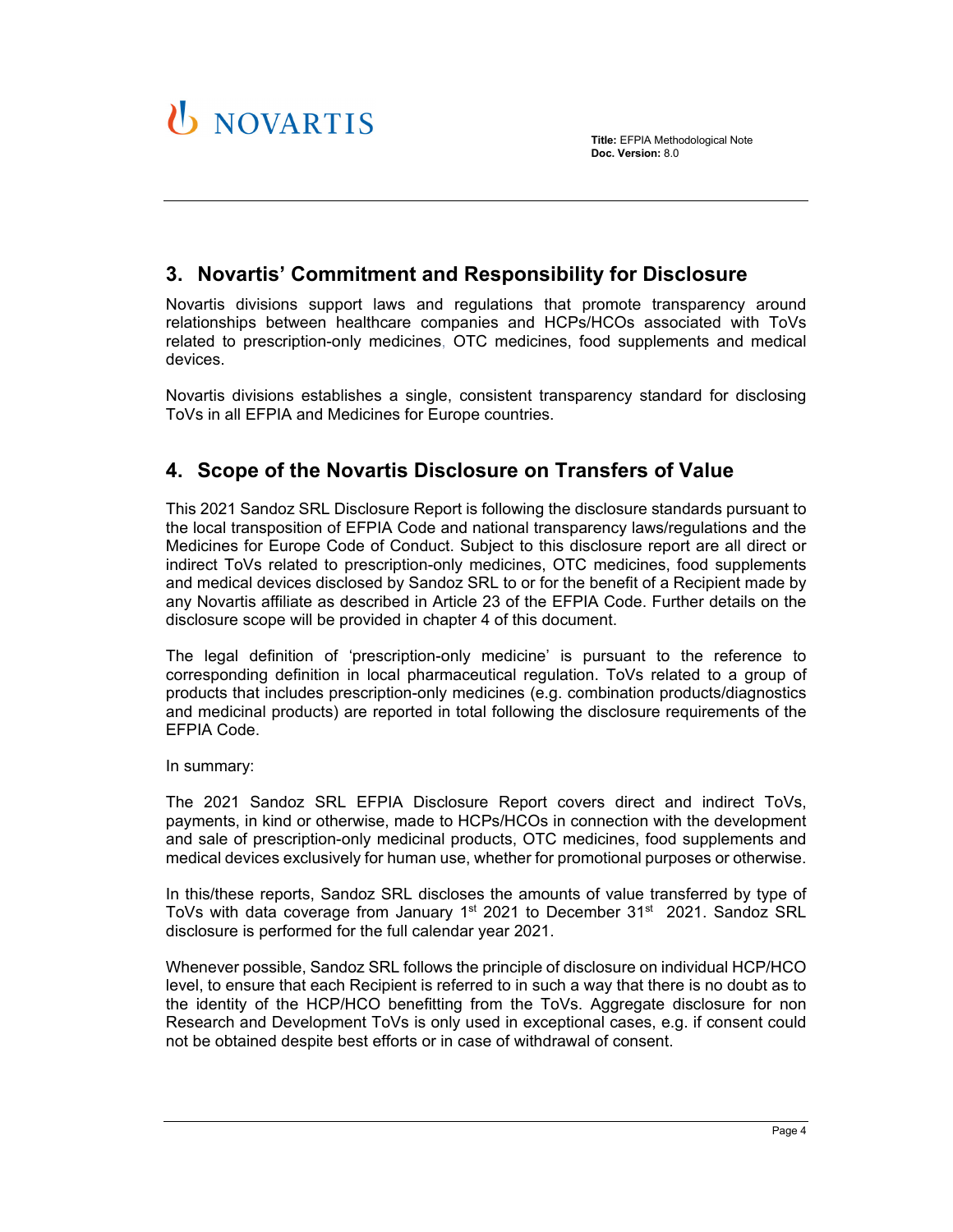

# **5. Novartis' Disclosure Recognition Methodology and Related Business Decisions**

This chapter represents the central pillar of this Methodological Note. It provides comprehensive information on the terminology definitions, recognition methodology and business decisions that affected how the published ToVs data was established for each category of the disclosure report.

## **5.1 Definition of Direct and Indirect Transfer of Values**

Sandoz SRL applies the EFPIA definition of ToVs as outlined in EFPIA Code Definitions pursuant to the reference to definition in the national disclosure code or local transparency regulations.

According to the EFPIA Code Definitions, the following definitions apply throughout this report:

- Direct ToVs are defined as those ToVs, payments or in kind, made directly by the Novartis affiliate to the benefitting HCPs/HCOs.
- Indirect ToVs are defined as those ToVs made through an intermediary (third party) on behalf of a Novartis affiliate for the benefit of HCP/HCO where the Novartis affiliate knows or can identify the HCP/HCO that benefits from the ToVs.

In general, ToVs are reported at the level of the first identifiable Recipient which falls under the EFPIA definition of an HCP/HCO. To the extent possible, disclosure is made under the name of the individual HCP or at the HCO level, as long as this could be achieved with accuracy, consistency and compliance with the EFPIA Code and pursuant to the reference to definition in the national disclosure code or local transparency regulations.

### **5.2 Definition of Cross-border Transfer of Values**

Sandoz SRL applies the EFPIA definition of cross-border ToVs as being a Transfer of Value to an HCP/HCO that occurred outside the country where the Recipient has its primary practice, principal professional address or place of incorporation provided that this country is an EFPIA regulated country.

In general, such ToVs are disclosed in the country where the Recipient has its principal practice, principal professional address or place of incorporation - pursuant to the national disclosure code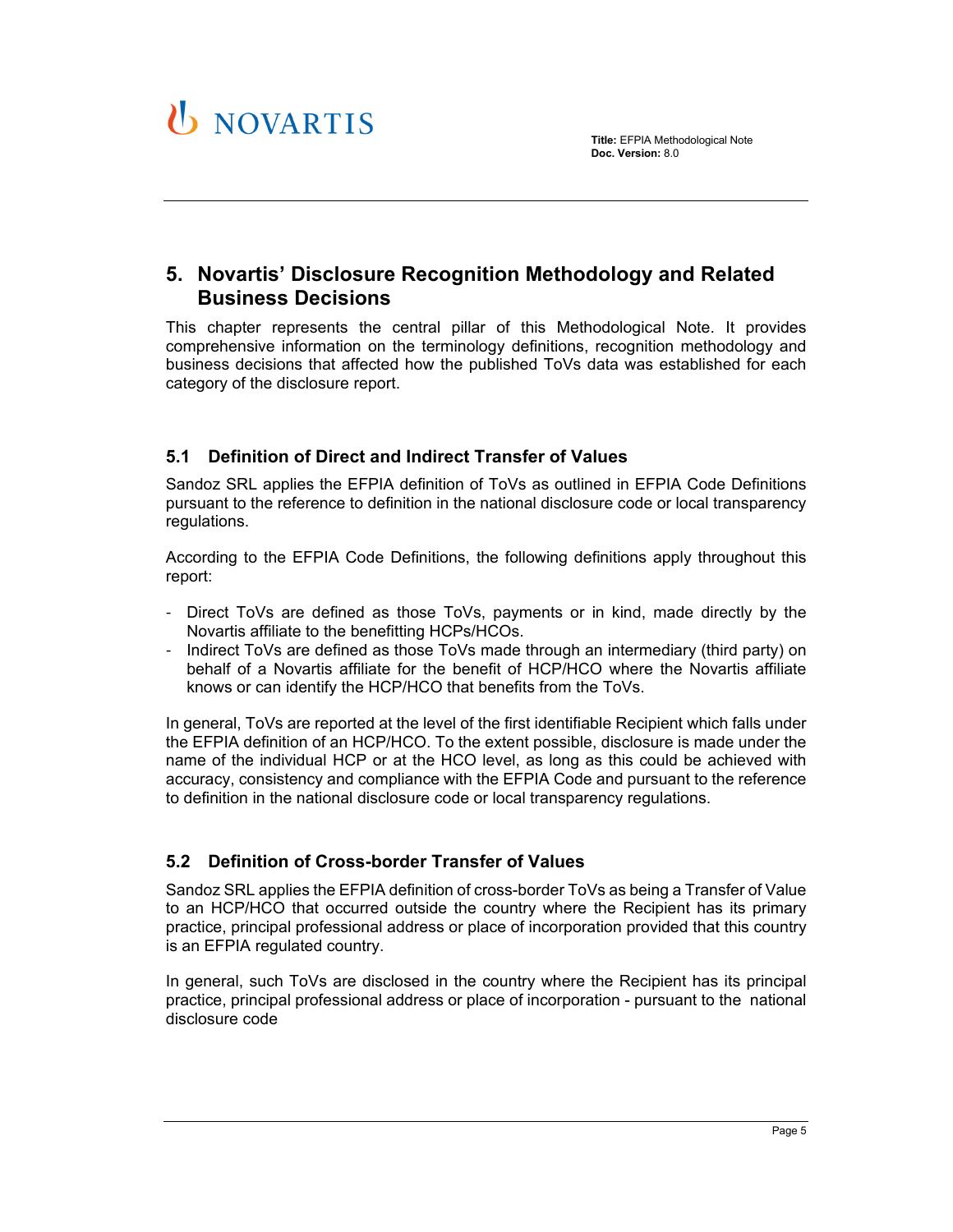

**Title:** EFPIA Methodological Note **Doc. Version:** 8.0

### **5.3 Transfer of Value Categories according to the EFPIA Code**

Sandoz SRL applies the EFPIA definition of the ToVs categories as outlined in EFPIA Code Article 23.05 and Medicines for Europe Code of Conduct – section 7 - pursuant to the Law no. 95/2006 regarding the healthcare

The following categories constitute the EFPIA Disclosure Template for the 2021 Sandoz SRL EFPIA Disclosure Report.

Donations and grants to an HCO

- Contribution to costs related to events to an HCO/HCP, such as:
	- ‐ Sponsorship agreements
	- ‐ Registration fees
	- ‐ Travel and accommodation
- Fees for service and consultancy to an HCO/HCP
	- ‐ Fees for service and consultancy
	- ‐ Expenses related to fees for service and consultancy
- Research and development

Details on the recognition methodology and business decisions affecting how the published ToVs data was constructed for each category can be found in the subsequent sub-chapters.

#### **5.3.1 Transfer of Values Related to Donations and Grants**

Sandoz SRL applies the EFPIA definition of the "Donations and Grants" category as outlined in EFPIA Code Article 23.05 – pursuant to the Law no. 95/2006 regarding the healthcare.

Grants to a hospital/university department or teaching institution are disclosed in the name of the legal entity that is the Recipient of the ToVs – this may be the hospital, university or independent department within these organizations.

ToVs to a charitable organization are disclosed under the "Donations and Grants" category in the name of the benefitting HCO if the charitable organization falls under the EFPIA definition of a benefitting HCO. Charitable product donations made to HCOs in the context of humanitarian aid are also disclosed in the "Donations and Grants" category.

When grant requests from HCOs include explicit support for publication, then these ToVs are disclosed in the "Donations and Grants" category.

#### **5.3.2 Transfer of Values Related to Contribution to Costs of Events**

Events are defined as promotional, scientific or professional meetings, congresses, conferences, symposia, and other similar events (including but not limited to advisory board meetings, visits to research or manufacturing facilities, and planning, training or conducting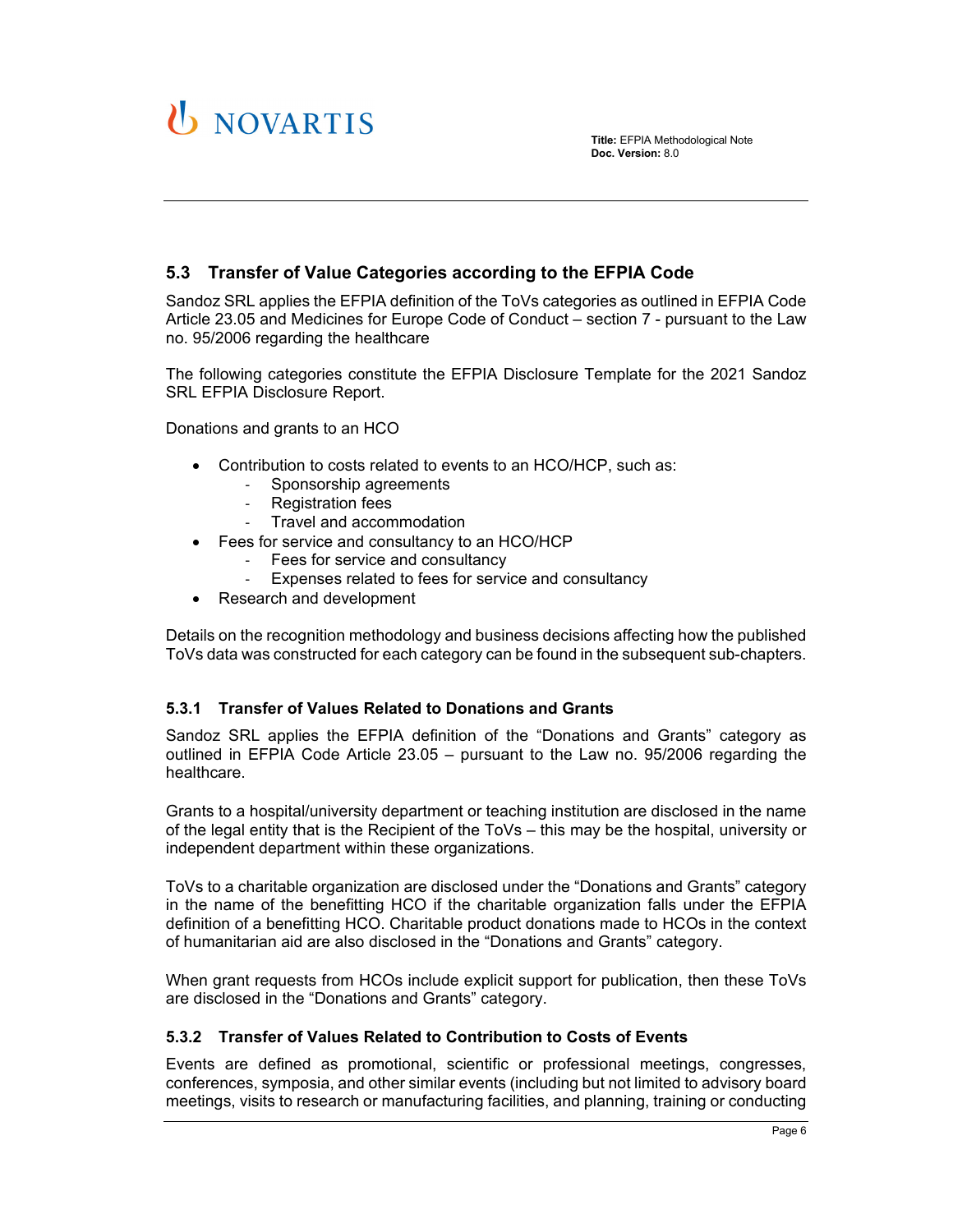

of investigator meetings for clinical trials and non-interventional studies) organized or sponsored by or on behalf of Sandoz SRL pursuant to schedule 1 of the EFPIA Code.

ToVs to participating HCPs/HCOs related to such events falling under the definition above are disclosed in the "Costs of Events" sub-categories "Sponsorship Agreements", "Registration Fees" or "Travel and Accommodation". ToVs that by exception fall into the "Fees for Service and Consultancy" or "Research and Development" categories are outlined in the respective chapters 5.3.3 and 5.3.4.

#### **5.3.2.1 Transfer of Values Related to Contribution to Costs of Events – Sponsorship Agreements**

Sandoz SRL applies the EFPIA definition of the "Sponsorship Agreements" category as outlined in EFPIA Code Article 23.05, following the principle that "Sponsorship Agreements" are formalized in contracts that describe the purpose of the sponsorship and the related direct or indirect ToV – pursuant to the Law no. 95/2006 regarding the healthcare.

In general, indirect sponsorship of an HCP through an HCO is disclosed under the "Sponsorship Agreements" category as payment to the HCO as first level Recipient of the ToV. This applies to the following categories: ToVs related to intermediaries selecting the faculty who acted as speakers or faculty at an event; ToVs related to advertising space, sponsoring of speakers/faculty, satellite symposia at congresses, courses provided by HCOs.

ToVs made through a professional conference organizer (PCO) as intermediary e.g. for the hire of booths or stand space on behalf of an HCO, are disclosed as ToVs either in the "Sponsorship Agreements" category or as "Fees for Services and Consultancy" – depending on the nature of the spend, in the name of the sponsored HCO as benefitting Recipient.

If the contract requires the HCOs to use some of the amount to invite a number of HCPs selected by Sandoz SRL to an event, the ToV is split and disclosed based on the ToVs category the amount was used for ("sponsoring agreements" of speakers/faculty; "registration fees" or "travel and accommodation") individually in the name of each HCP.

If an intermediary organized an event with sponsorship of Sandoz SRL on behalf of more than one HCO, the ToV is disclosed based on the actual ToV allocated to each benefitting HCO wherever possible. In cases where it was not possible to accurately allocate the ToVs to each HCO involved in the event, it was assumed that all HCOs had similar levels of involvement. In consequence, the ToV was divided by the number of HCOs, which would each be reported as having received their equal share of the ToVs.

Sandoz SRL discloses ToVs related to preceptorships considering that such nonpromotional independent "practical" training offered to HCPs by other HCPs or HCOs – typically in a specific disease area at a reputed teaching institution (faculty of medicine,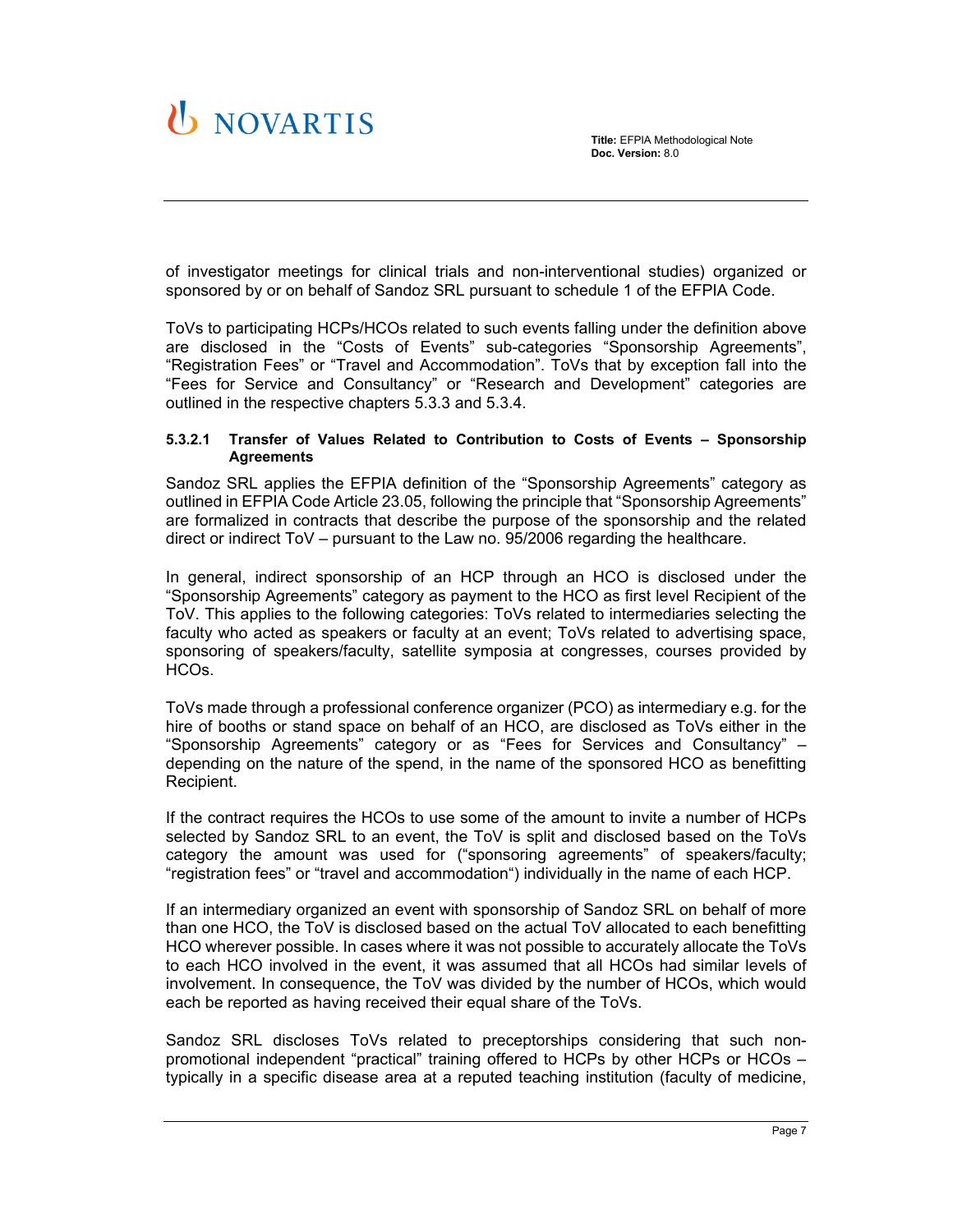university, university hospital) – falls under the definition of "Events" and is disclosed in the name of that contracting entity.

#### **5.3.2.2 Transfer of Values Related to Contribution to Costs of Events – Registration Fees**

Sandoz SRL applies the EFPIA definition of the "Registration Fees" related to cost of events categories as outlined in EFPIA Code Article 23.05 – pursuant to the Law no. 95/2006 regarding the healthcare

In general (and for all types of events), whenever registration fees were charged for an event organized or sponsored by or on behalf of Sandoz SRL, they are disclosed in the name of the benefitting HCP or HCO. The total amount of registration fees paid in a given year to a HCO should be disclosed on an individual basis (in the name of the HCO) under "Contribution to Costs of Events". The total amount of Registration Fees paid in a given year to a HCP who is the clearly identifiable Recipient is disclosed on an individual basis (in his/her name) under "Contribution to Costs of Events".

ToVs related to virtual congresses (e-congresses) are reported as actual spend. Aggregate spend is disclosed under the HCO in each country and is reported in "Registration Fees" category. Virtual congress vouchers given to HCPs will be disclosed under the final beneficiary (HCP).

#### **5.3.2.3 Transfer of Values Related to Contribution to Costs of Events – Travel & Accommodation**

Sandoz SRL applies the EFPIA definition of the "Travel and Accommodation" related to cost of events categories - pursuant to the EFPIA Code on Disclosure of Transfers of Value from Pharmaceutical Companies to Healthcare Professionals and Healthcare Organizations.

ToVs covered under the "Travel and Accommodation" category include costs of transportation (e.g. flights, trains, buses, taxis, etc., car hire tolls, parking fees) and accommodation (e.g. hotel, apartment, etc.), other items that are locally applicable.

In general, ToVs related to travel and accommodation are disclosed at first level Recipient basis. If the ToVs are made through an HCO or intermediary (third party), it will be disclosed at individual HCP level whenever possible (see chapter 5.1).

ToVs related to travel and accommodation for a group of HCPs such as group transportation by bus are disclosed on an aggregate basis. If the mass transportation is shared by a group of HCPs who have their primary practice in different countries, the ToVs are disclosed in aggregate with the total cost divided equally among the planned number of benefitting HCPs per country.

In case the benefitting HCP partly bears the costs related to travel and accommodation, the net amount of the Sandoz SRL payment offset by payment from HCP is disclosed as ToV under the "Travel and Accommodation" category in the name of the HCP.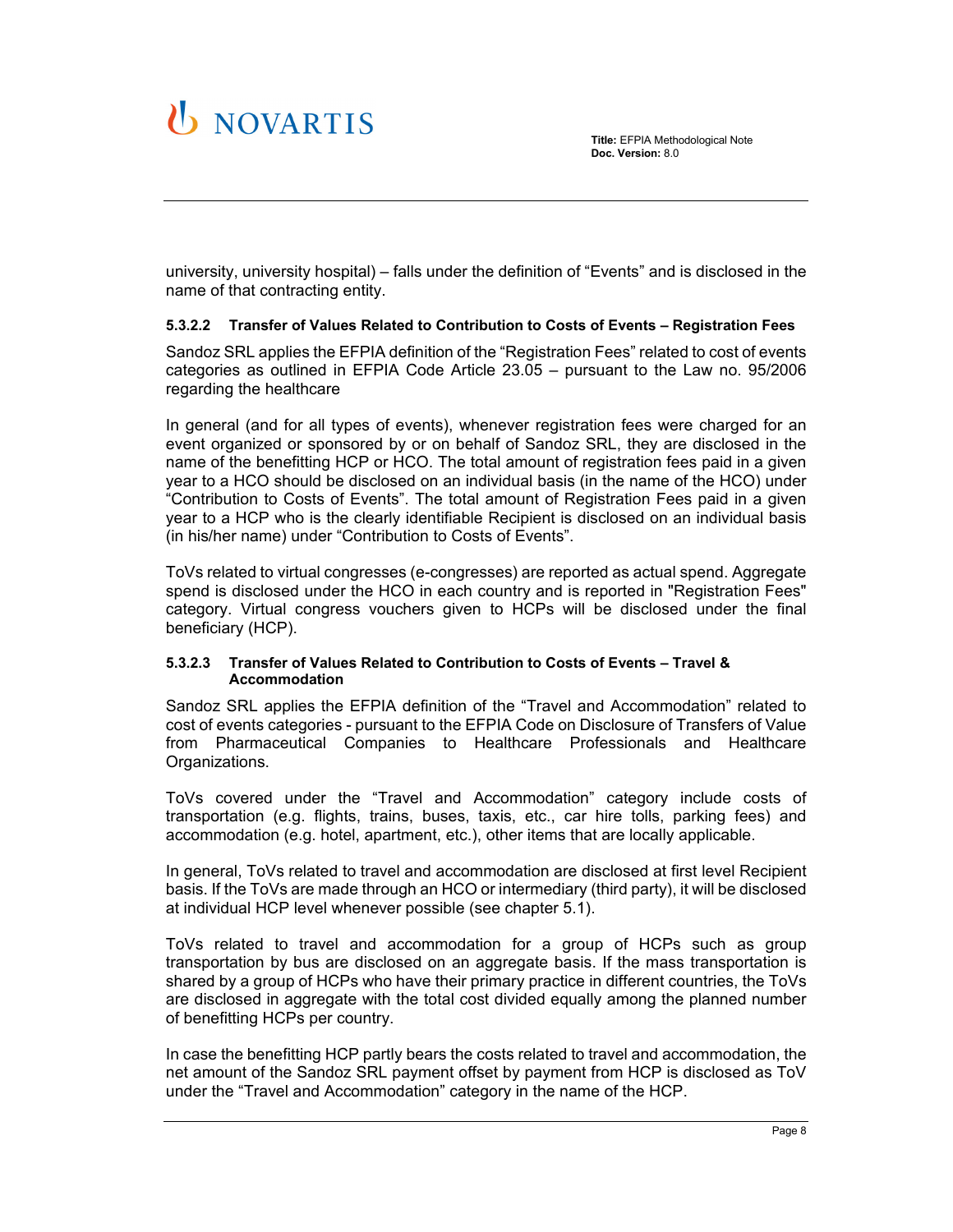

#### **5.3.3 Transfer of Values Related to Contribution to Fees for Service and Consultancy**

#### **5.3.3.1 Transfer of Values related to Contribution to Fees for Service and Consultancy – Fees**

Sandoz SRL applies the EFPIA definition of the "Fees for Service and Consultancy" category as outlined in EFPIA Code Article 23.05 - pursuant to the Law no. 95/2006 regarding the healthcare.

ToVs covered under the "Fees for Service and Consultancy" category, whether made directly or through a third party to an HCP/HCO, include but are not limited to services performed in connection with third-party congresses, speakers' fees, speakers' trainings, medical writing, data analysis, development of education material, interviews e.g. on Sandoz SRL products or research, general consulting/advising, services by distributors, consultancy for tool/questionnaire selection or analysis, other items that are locally applicable.

Sandoz SRL has formalized such collaboration in a contract describing the purpose of ToVs. In general, the ToVs received by the contracting entity – which may be an HCP, a legal entity owned by an HCP (considered an HCO under the EPFIA Disclosure Code) or an HCO – are disclosed under the "Fees for Service and Consultancy" category in the name of that contracting entity.

ToVs related to market research studies for which the identity of the Recipient was known to Sandoz SRL, are disclosed under the "Fees for Service and Consultancy" category. ToVs related to market research studies for which the identity of the HCP/HCO was not known to Sandoz SRL are not disclosed as the right of the respondents to remain anonymous is embodied in market research definitions and relevant codes of conduct worldwide.

ToVs related to medical writing and editorial support made directly or indirectly to an HCO/HCP are disclosed either under the "Fees for Service and Consultancy" in the name of the benefitting HCP/HCO or under the "Research and Development" category in aggregate form – pursuant to EFPIA Code. The following instances of medical writing and editorial support are covered under the "Fees for Service and Consultancy" category: case studies, congress write ups, article and abstracts, manuscripts, poster, clinical management guideline, supplements.

ToVs related to the following Research and Development related activities (see chapter 5.3.4) but when they do not fall under the definition of Research and Development ToVs as stated by the EFPIA Code are disclosed under the "Fees for Services and Consultancy" category in the name of the benefitting Recipient, for example:

Retrospective non-interventional studies not falling under the definition of Research and Development ToVs as per that prescribed in EFPIA Code Schedule 1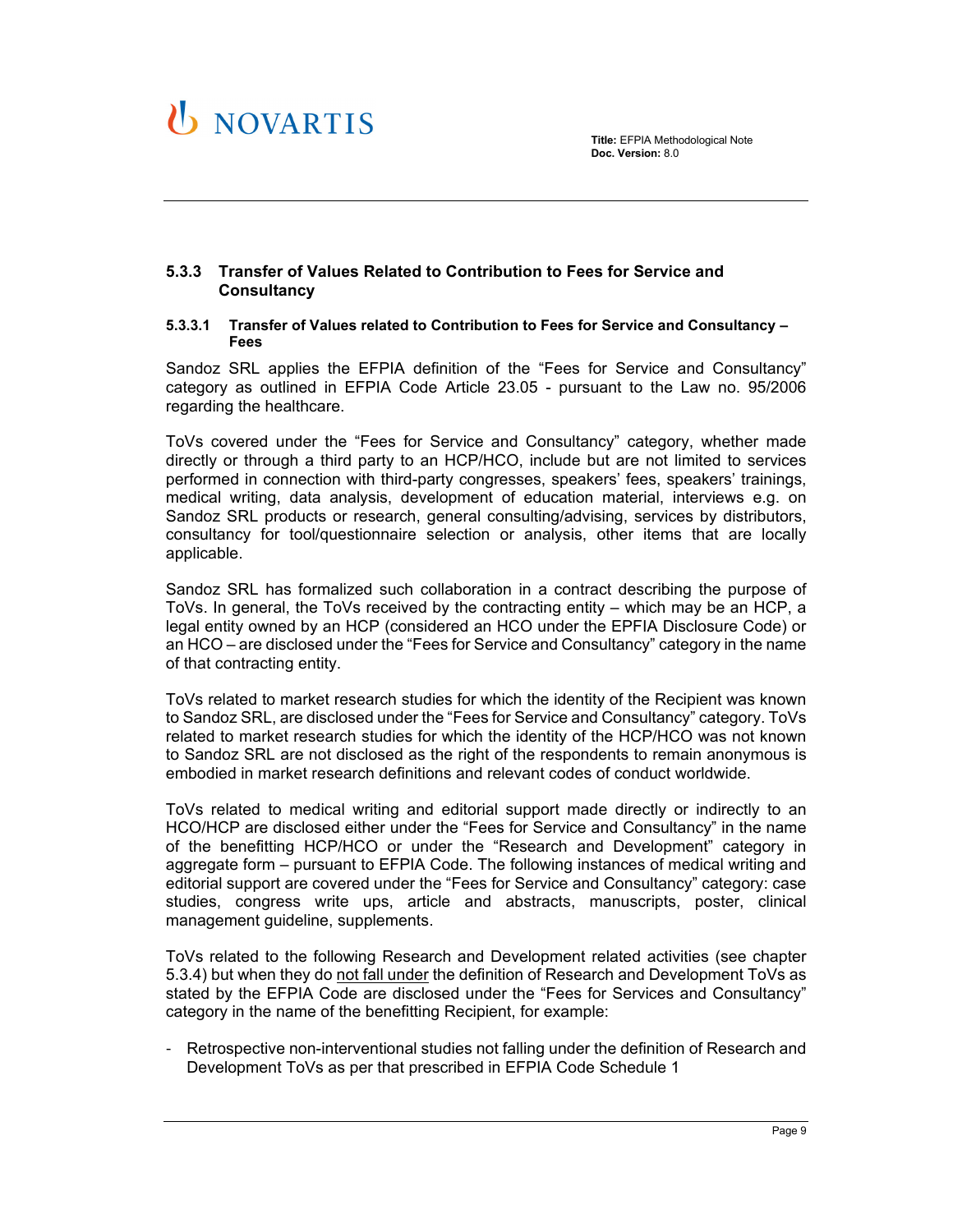

- Investigator initiated trials, investigator sponsored trials and Investigator meeting, in the exceptional cased when such ToV do not fall under the definition of Research and Development mentioned above
- Activities contracted to Contract Research Organizations (CROs) where Sandoz SRL makes indirect ToVs to HCPs/HCOs but not falling under the EFPIA Research and Development definition
- Project activities related to e.g. disease area, mode of action, market placement, adjudication committees, speaker programs, scientific meetings, ethics committees, steering committee and advisory board activities not in scope of the EFPIA Research and Development definition
- ToVs related to consultancy for tool/questionnaire selection or analysis and reporting of results not in scope of the EFPIA Research and Development definition
- other items that are locally applicable

#### **5.3.3.2 Transfer of Values related to Contribution to Fees for Service and Consultancy – Related Expenses**

Sandoz SRL fully complies with the EFPIA definition of the "Fees for Service and Consultancy - Related Expenses" category as outlined in EFPIA Code Article 23.05 pursuant to the Law no. 95/2006 regarding the healthcare.

In general, the ToVs amount related to expenses such as travel and accommodation cost associated with the activity agreed to in a "Fees for Service" or "Consultancy" contract do not constitute part of the fees itself; in consequence such ToVs are disclosed under the "Related Expenses" category in the name of the benefitting HCP/HCO.

In case such expenses were not material (e.g. of limited value), or when such expenses despite best effort could not be accurately disaggregated from the fees, such ToVs have been disclosed as part of the total amount of fees under the "Fees for Service or Consultancy" category.

#### **5.3.4 Transfer of Values Related to Research and Development**

Sandoz SRL applies the EFPIA definition of the "Research and Development" category as outlined in EFPIA Code – Definitions, the definition of non-clinical studies in the OECD Principles on Good Laboratory Practice, the definition of clinical trials and noninterventional studies (as defined in Directive 2001/20/EC and Section 15.01 of the HCP Code) - pursuant to the Law no. 95/2006 regarding the healthcare.

ToVs **related to the following Research and Development activities** are disclosed under the "Research and Development" category in aggregate form whenever they fall under the definition of Research and Development by the EFPIA Code, for example:

- Activities related to the planning or conduct of non-clinical studies, clinical trials or prospective non-interventional studies and that involve the collection of patient data from or on behalf of individual, or groups of HCPs specifically for the study (Section 15.01 of the HCP Code).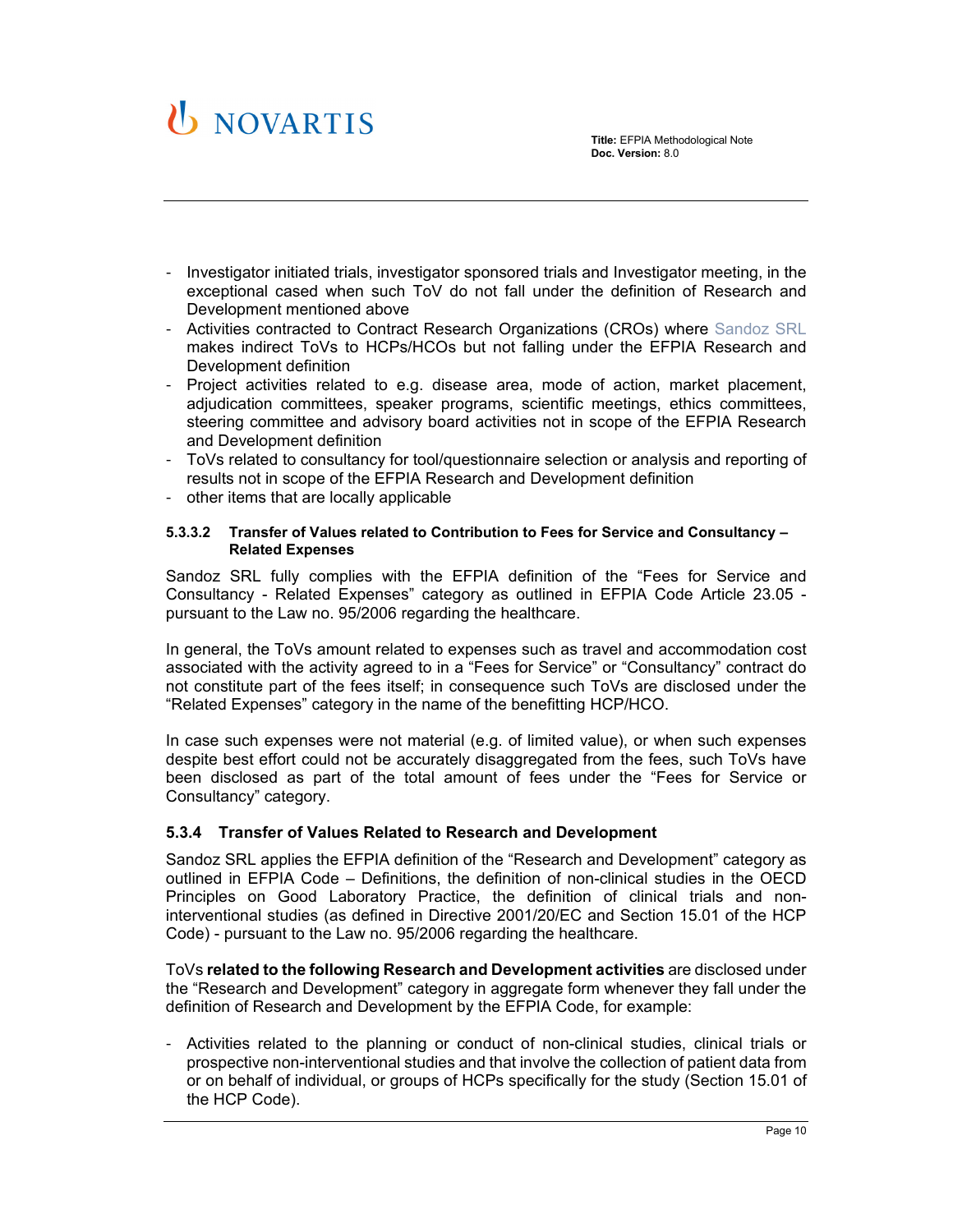

- IIT (Investigator initiated trials) and IST (Investigator sponsored trials since, although not initiated by Sandoz SRL they may benefit from Sandoz SRL
- Post marketing trials, investigator meetings in which case the total ToV amount is disclosed and in case of participating HCP from other countries, the total actual cost per meeting (incl. infrastructure, travel, logistic and with exclusion of meals whenever possible) is divided by the number of participants per country of practice
- Activities contracted to CROs, where Sandoz SRL makes indirect ToVs to HCPs/HCOs falling under the definition of Research and Development
- ToVs related to early stage research if falling under the definition of Research and Development in the EFPIA Code
- other items that are locally applicable

In case ToVs relating prospective and retrospective non-interventional studies cannot be distinguished, all non-interventional studies are disclosed on an individual basis.

ToVs made by or on behalf of Sandoz SRL **related to consultancy activities** are disclosed under the **"Research and Development" category** in aggregate form whenever they fall under the definition of Research and Development by the EFPIA Code: consultancy activities related to the planning/conduct of non-clinical studies, clinical trial or prospective non-interventional studies, ethics committees, steering committee and advisory board activities related to the planning or conduct of non-clinical studies, clinical trial or prospective non-interventional studies, adjudication committees, speaker programs, scientific meetings, other items that are locally applicable.

ToVs related to **licensing fees** paid for the use of Clinical/Health Economics and Outcomes Research questionnaires and tools, if the questionnaires and tools are intended for use with an Research and Development project/study are reported in aggregate form under the "Research and Development" category.

The following instances of medical writing and editorial support (as defined in chapter 5.3.3) are covered under the "Research and Development" category: investigator's brochure (trials), clinical study report (trials), clinical report, safety report; generally all types of medical writing related to clinical trials or related to Research and Development activities.

## **6. Measures Taken to Ensure Compliance with Data Privacy Requirements**

This chapter describes measures taken by Sandoz SRL to ensure compliance with data privacy regulations, rules on consent collection and managing of relevant information in compliance with relevant internal rules, data privacy laws and regulations.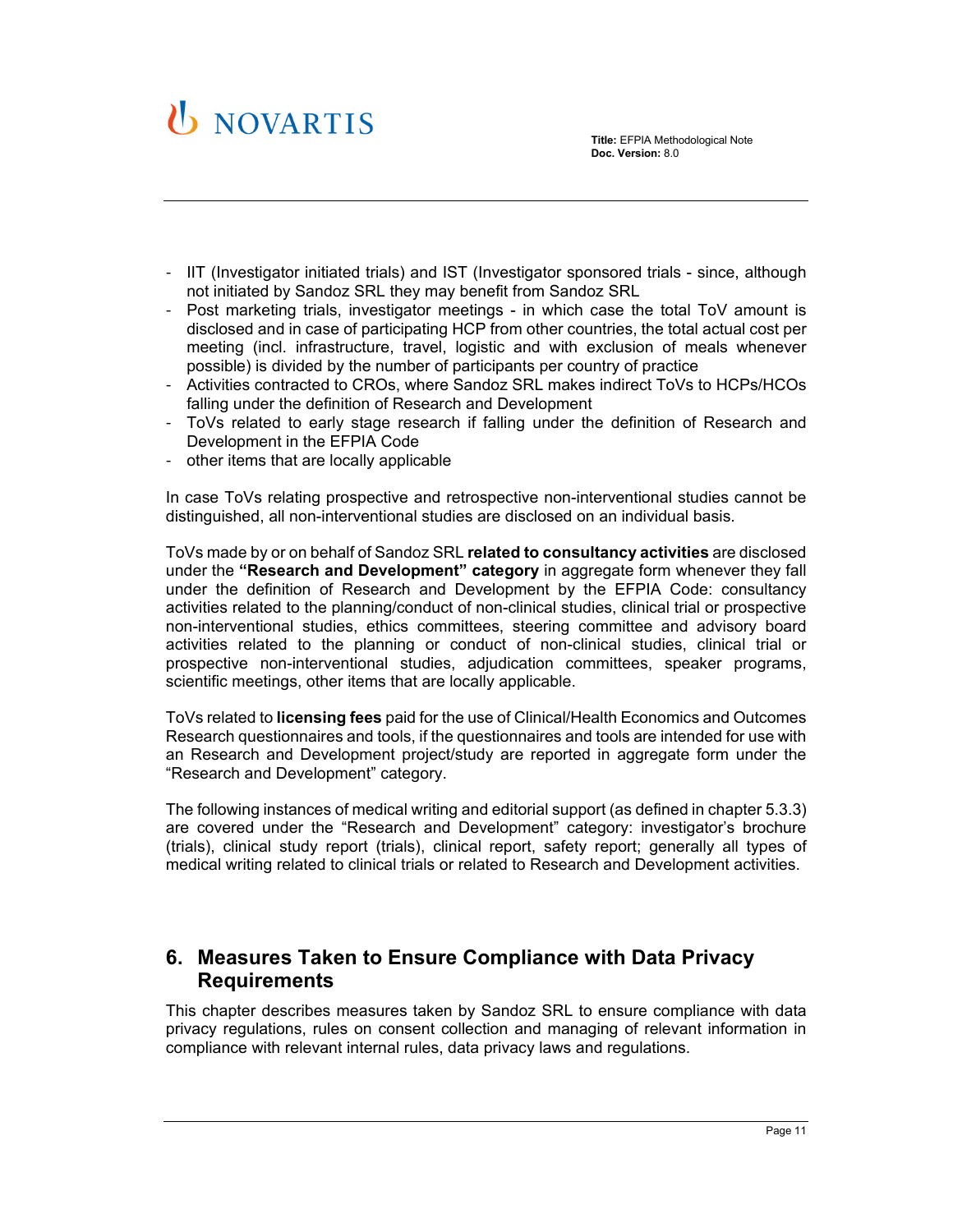

### **6.1 Safeguarding Measures to Address Lawful Collection, Processing and Transfer of HCPs´ Personal Data**

Data privacy refers to the individual's fundamental right to control the use of, access to and disclosure of information that describes or identifies the individual ("personal Information"). To fulfil the transparency disclosure requirements, it is necessary to collect, process and disclose such personal data within and outside of Sandoz SRL. This data will be published for 3 years in public domain and stored for a minimum of 5 years on record by the Sandoz SRL (publishing affiliate). The disclosure of such personal information by Sandoz SRL is at all times limited to the intended purposes.

In case personal data had to be transferred from countries to the central Novartis Transparency data repository manually (e.g. Excel) or via interfaces, applicable local regulations for the transfer were assessed at local level and managed accordingly. Where required, the transfer of data to a third country (outside the EU/EEA) was approved by the data controller´s Sandoz SRL country data protection authority (e.g. Information Commissioner).

## **6.2 Consent Collection**

No consent collection was required since Sandoz SRL pursues the disclosure based on local transparency laws during the 2021 disclosure cycle for these ToV categories.

As disclosure is mandatory by law, consent is not legally required.

## **7. Financial Aspects**

This chapter focusses on the financial aspects related to recognition methodology and business decisions associated with the collection and disclosure of the ToVs information.

Sandoz SRL complies with the Sandoz accounting principles and the financial disclosure methodology - pursuant to the to the national accounting legislation and EFPIA Code on Disclosure of Transfers of Value from Pharmaceutical Companies to Healthcare Professionals and Healthcare Organizations

Sandoz SRL decided to apply the following rules for ToVs payment dates based on type of ToVs: direct ToVs are disclosed based on the date the payment has been cleared via banking system. Indirect ToVs related to events such as congresses for which the dates of (in kind) expenses differ from the date(s) the event took place, are disclosed using the date of the last day of the event.

Sandoz SRL discloses ToVs net amount only. If VAT cannot accurately be excluded, the full ToV amount is disclosed. Where income tax or equivalent is withheld by Sandoz SRL on amounts earned by the HCP then the ToV will exclude these amounts.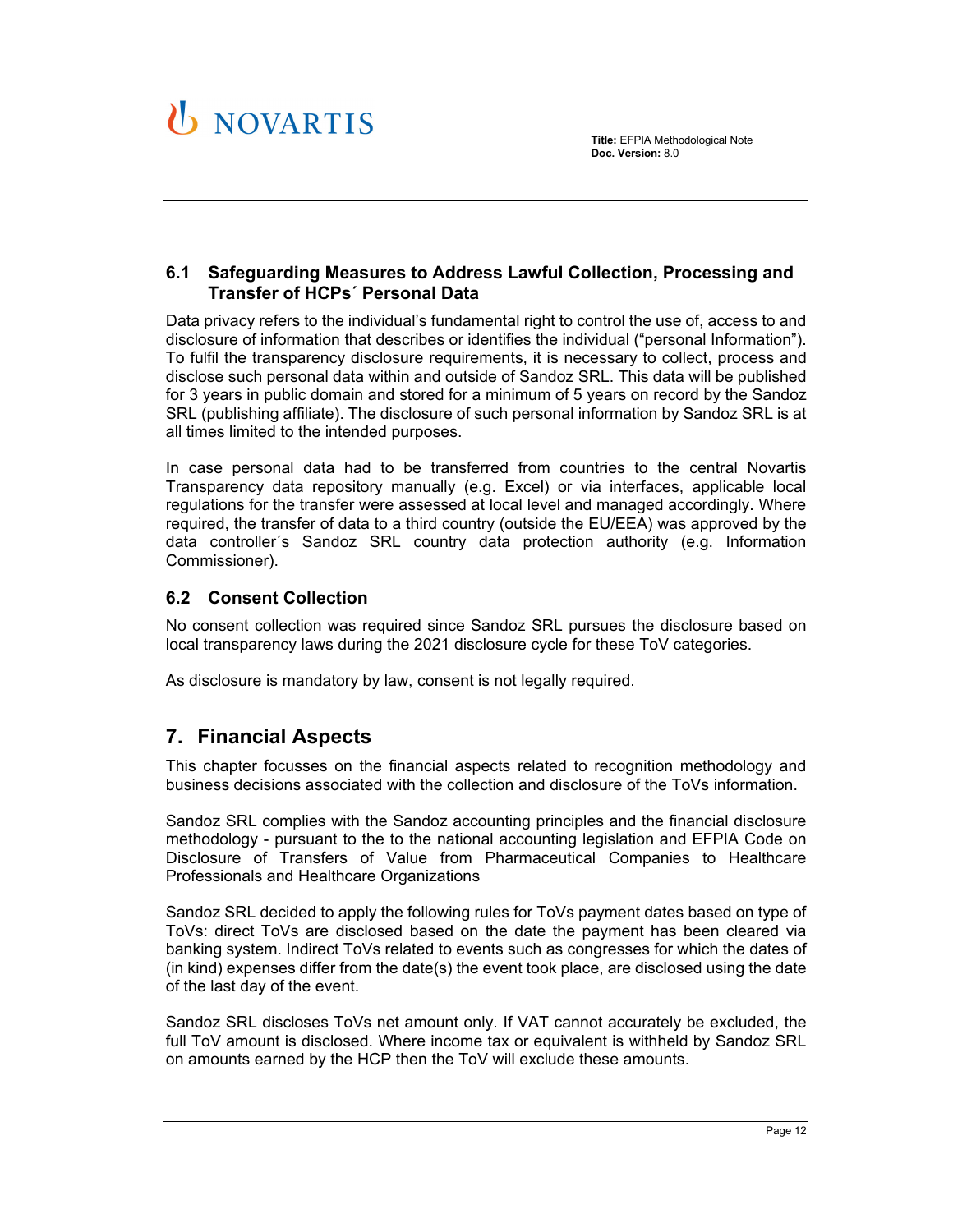

Currency treatment – foreign currency ToVs will be converted using actual exchange rates in agreement with the accounting policy of the Sandoz SRL. ToVs will be disclosed in the local currency of the country where the disclosing entity is located. For direct and indirect ToVs, the foreign currency is converted to the local currency of the disclosing entity based on the transaction date. For cross-border ToVs, the foreign currency is converted to the local currency of the disclosing entity based on the average rate for the month in which the ToV occurred, using the Novartis Treasury rates.

In case of cross-border ToVs as defined in chapter 5.2, direct ToVs will be recognized when the payment has been cleared via the banking system and indirect ToVs will be related to the end date of the event.

In case of multi-year contracts, ToVs are recognized based on the date the payment has been cleared via the banking system.

If Sandoz Romania realize that significant spend is recorded after cutoff date, will re-publish an updated report within 3 months and according to the local code.

## **8. Published Data**

Sandoz SRL applies the EFPIA definition of "Form of Disclosure" as outlined in EFPIA Code Article 23.4 - pursuant to the Law no. 95/2006 regarding the healthcare.

Updates of published data are conducted on a yearly basis basis to allow for reflection of data updates or consent withdrawal after disclosure submission.

This data will remain published for 3 years in public domain and stored for a minimum of 5 years on record by the publishing affiliate.

Member Companies shall be able to modify, delete or in any way alter their disclosures at any time before or after the time of publication. The information disclosed shall remain in the public domain for 3 years after the time such information is first published.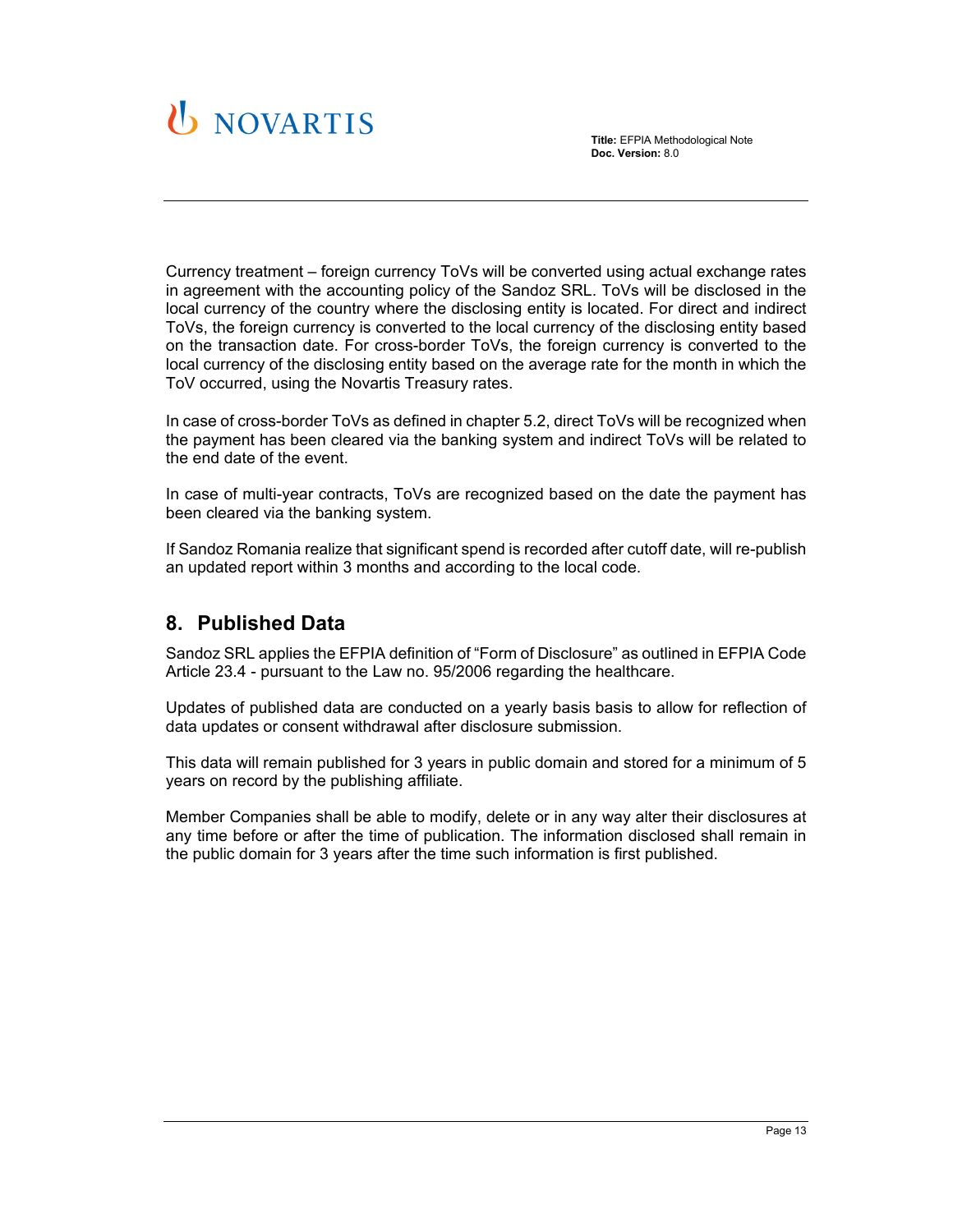# U NOVARTIS

**Title:** EFPIA Methodological Note **Doc. Version:** 8.0

# **9. Acronyms and Abbreviations**

This chapter includes a list of acronyms, abbreviations and definitions for documentation purpose, based on Definitions in the EFPIA Code whenever possible:

- **Contract Research Organization (CRO):** an organization that provides support to the pharmaceutical, biotechnology, and medical device industries in the form of research services outsourced on a contract basis.
- **Educational Grants:** means provision of funding, Member Company or third party products or other in kind support to a Healthcare Organisation by or on behalf of a Member Company on a restricted basis for use solely for the support and the advancement of genuine medical education of Healthcare Professionals, patients and/or the public on clinical, scientific and/or healthcare topics relevant to the therapeutic areas in which the Member Company is interested and/or involved.

#### - **Healthcare Professional (HCP):**

- EFPIA: Any natural person that is a member of the medical, dental, pharmacy or nursing professions or any other person who, in the course of his or her professional activities, may prescribe, purchase, supply, recommend or administer a medicinal product and whose primary practice, principal professional address or place of incorporation is in Europe. For the avoidance of doubt, the definition of HCP includes: (i) any official or employee of a government agency or other organization (whether in the public or private sector) that may prescribe, purchase, supply or administer medicinal products and (ii) any employee of a Member Company whose primary occupation is that of a practicing HCP, but excludes (x) all other employees of a Member Company and (y) a wholesaler or distributor of medicinal products.
- Medicines for Europe: Any member of the medical, dental, pharmacy or nursing professions or any other person who, in the course of their professional activities, may prescribe, dispense, purchase, supply, recommend or administer a medicinal product. It includes any official or employee of a government agency or other organisation (whether in the public or private sector) who may purchase, supply, recommend or administer medicinal products. It also includes any employee of a pharmaceutical company whose primary occupaon is that of a pracsing healthcare professional. It excludes other employees of pharmaceucal companies, and wholesalers or distributors of medicinal products. Individual pharmacists are healthcare professionals.

#### - **Healthcare Organization (HCO)**

EFPIA: Any legal person (i) that is a healthcare, medical or scientific association or organization (irrespective of the legal or organizational form) such as a hospital, clinic, foundation, university or other teaching institution or learned society (except for patient organizations within the scope of article 21 of the EFPIA Code) whose business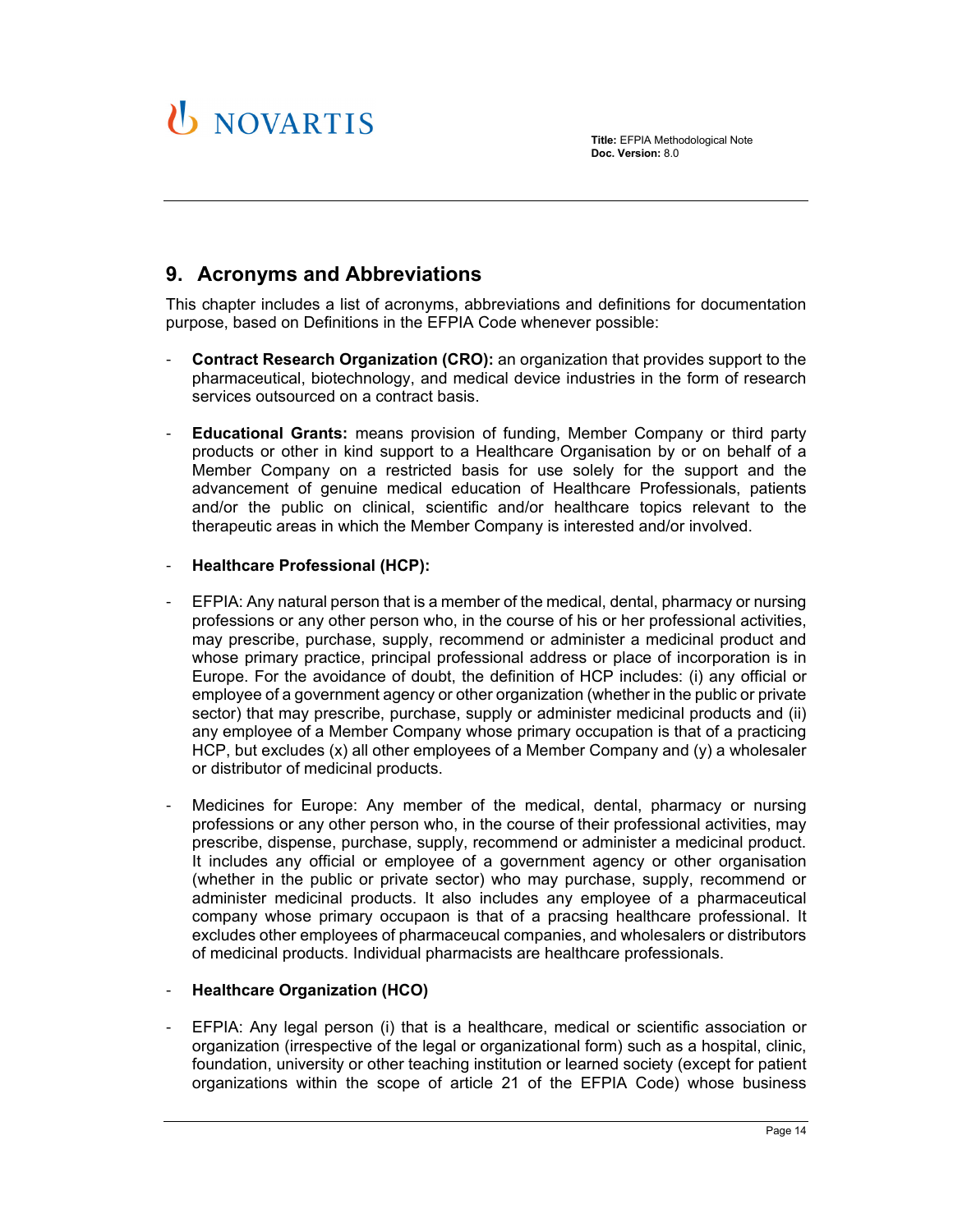

address, place of incorporation or primary place of operation is in Europe or (ii) through which one or more HCP provide services.

- Medicines for Europe: A healthcare, medical or scienfic association or organisation (irrespecve of the legal or organisational form) such as a hospital, clinic, foundation, university or other teaching instution, or learned society. Also, any entity through which one or more Healthcare Professionals provide healthcare services. Wholesalers, distributors, and similar commercial intermediaries are not considered Healthcare Organisations. Pharmacy businesses are always healthcare organisations, even if they are retailers and regardless of their ownership or ownership structure.
- **Member Associations:** as defined in the EFPIA Statutes, means an organisation representing pharmaceutical manufacturers at national level whose members include, among others, research-based companies. Collectively, the national Member Associations or their constituent members, as the context may require, are bound by the EFPIA Code.
- **Member Companies:** as defined in the EFPIA Statutes, means research-based companies, developing and manufacturing Medicinal Products in Europe for human use.
- Professional Conference Organizer (PCO): a company which specializes in the organization and management of congresses, conferences, seminars and similar events.
- **Recipient:** Any HCP or HCO/PCO as applicable, in each case, whose primary practice, principal professional address or place of incorporation is in Europe.
- **Third Party Organised Educational Events:** means activities of any type that areplanned, budgeted, managed and executed in whole or in part by or on behalf of aperson or entity other than a Member Company to fulfil Healthcare Professionalmedical educational needs.
- ‐**Third Party Organised Educational Conferences:** means a type of Third Party Organised Educational Event that is a genuine, independent, educational, scientific, orpolicy-making conference organised to promote scientific knowledge, medical advancement and/or the delivery of effective healthcare and are consistent with relevant guidelines established by professional societies or organisations for such educational meetings. These typically include conferences organised by national, regional, or specialty medical associations/societies, hospitals, Professional Conference Organisers (PCOs), patients organisations or accredited – continuing medical education providers
- **Third Party Organised Procedure Training:** means a type of Third Party Organised Educational Event that is primarily intended to provide Healthcare Professionals within